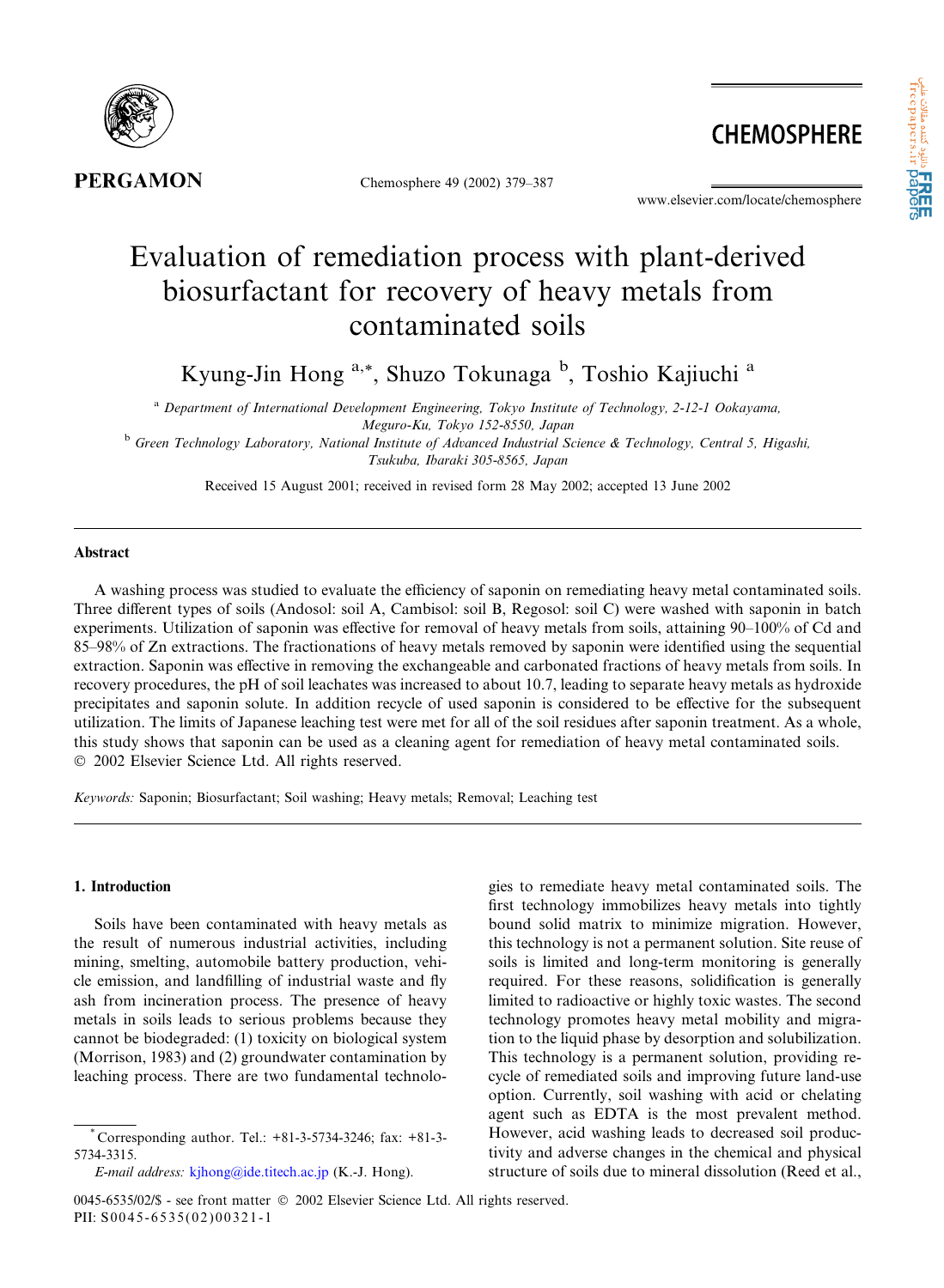1996). Soil washing with EDTA has health and safety concerns due to minimal or slow degradation. The recovery of heavy metal from the heavy metal–EDTA complex is also difficult.

In previous work the authors demonstrated that saponin as a kind of biosurfactant complexed with Cd and Pb in aqueous solution (Hong et al., 1998). According to FTIR analysis, these complexations with heavy metals were caused by carboxyl group of saponin. Saponin seemed to be an attractive cleaning agent of soil washing because of its biodegradability (Kommalapati and Roy, 1996; Makkar and Becker, 1997), low toxicity, possibility of reuse, and easy isolation from plants. In addition saponin had potential to enhance the aqueous dispersion of organic contaminants that frequently occurred in heavy metal contaminated soils by solubilization and mobilization. Although biosurfactants produced by microbes have been used for the remediation of heavy metal contaminated soils (Herman et al., 1995; Torrens et al., 1998; Mulligan et al., 1999), no scientific research applying plant-derived biosurfactant has been found. The present study investigated the efficiency of saponin on remediation of heavy metal contaminated soils. Recovery of heavy metals from the soil leachates after saponin treatment was studied by alkali treatment with NaOH. In addition used saponin obtained through precipitation process was recycled for the subsequent soil treatment.

## 2. Materials and methods

#### 2.1. Saponin

Saponin selected in this study was a triterpene glycoside type from quillaja bark and contained  $\beta$ -D-glu-

Table 1 Chemical and physical characteristics of heavy metal contaminated soils

curonic acid with carboxyl group of sugar moiety in hydrophilic fraction (Hostettmann and Marston, 1995). Saponin was obtained from Sigma Chemical Co. (ST. Louis, MO) and used without further purification. According to the elemental analysis of saponin, the percentage compositions of each element were 51% for oxygen, 44% for carbon, and 6% for hydrogen. The critical micelle concentration of saponin was 0.1% and surface tension was  $36 \text{ mN m}^{-1}$ . Saponin showed weakly acidic nature (pH 4.6) due to the hydrolysis of glycosides.

## 2.2. Soils

Three different types of soils were used in this study. Soil samples were collected from Japanese soil that had been contaminated by heavy metals for more than two years. Soils were air dried and sieved to remove coarse sand and stone by a 2 mm sieve. The soil samples were homogenized and stored in a plastic container for subsequent experiment. The content of heavy metals contained in soils was determined by acid digestion  $(1 \text{ HNO}_3 + 3 \text{ HCl})$  at boiling temperature (ASTM, 1993). The digested liquid was filtered with  $0.45 \mu m$  nitrocellulose membrane filter and filtrate was analyzed for heavy metals by ICP spectrometry (ICPS 7500; Shimadzu Corp., Kyoto, Japan). The selected chemical and physical characteristics of soil samples are presented in Table 1.

# 2.3. Batch test

A washing process with saponin was performed in a batch experiment as the function of concentration, pH, and time. To determine optimum concentration of saponin for soil treatment, 1 g of soil was taken in a series

| Characteristics                | Soil A    | Soil B   | Soil C          |  |
|--------------------------------|-----------|----------|-----------------|--|
| Type                           | Andosol   | Cambisol | Regosol         |  |
| Texture                        | Clay loam | Loam     | Sandy caly loam |  |
| pH-water                       | 4.6       | 4.3      | 5.4             |  |
| $pH-CaCl2$                     | 4.9       | 4.5      | 5.4             |  |
| Water $(\% )$                  | 6.5       | 4.4      | 0.3             |  |
| $EC (mS cm-1)$                 | 1.03      | 1.12     | 0.16            |  |
| CEC (meq 100 $g^{-1}$ )        | 5.2       | 4.8      | 15.4            |  |
| Organic matter $(\% )$         | 7.22      | 11.25    | 0.07            |  |
| Surface area $(m^2 g^{-1})$    | 58.8      | 37.2     | 5.5             |  |
| Heavy metals ( $mg\,kg^{-1}$ ) |           |          |                 |  |
| Cd                             | 1484      | 1026     | 701             |  |
| Cu                             | 2155      | 2181     | 1521            |  |
| Pb                             | 7288      | 7161     | 5253            |  |
| Zn                             | 692       | 551      | 472             |  |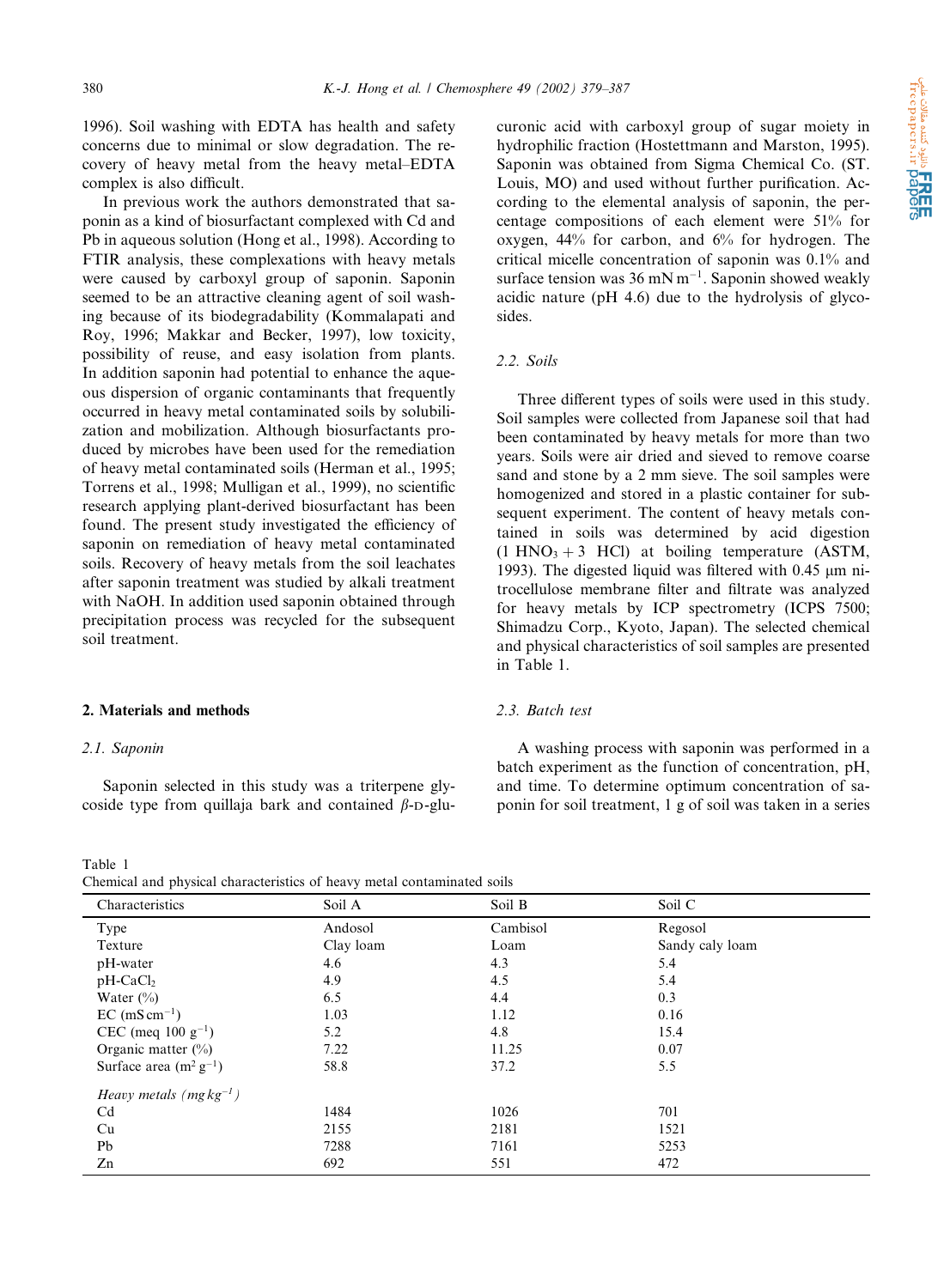of polycarbonate centrifuge tubes and 25 ml of solution containing various saponin concentrations was added. The pH of soil A and B suspensions was adjusted with 0.1 M NaOH in the pH range of 5.0–5.5. The suspensions were shaken in a 20  $^{\circ}$ C thermostat. After 24 h, the mixture was centrifuged with a refrigerated centrifuge. The supernatant was withdrawn and filtered through  $0.45 \mu$ m nitrocellulose membrane filter. The composition of heavy metals was analyzed by ICP spectrometry. The pH effect of saponin solution (3%) was studied in the pH range of 3.0–7.0. As the control, deionized water was prepared in the same way and compared with the result of saponin treatment. The pH of suspensions was adjusted with  $0.1$  M HNO<sub>3</sub> or  $0.1$  M NaOH. For kinetic study, 5 g of soil was added to 100 ml of saponin solution (3%) in the pH range of 5.0–5.5. The removal of heavy metals from soils was measured at different time intervals. Thereafter the same procedure as above was followed.

#### 2.4. Speciation of heavy metals in soils

The soil residues obtained from saponin treatment at pH around 3 were fractionated by the sequential extraction procedure (Tessier et al., 1979), which were compared with the result of soils untreated with saponin. One gram of soil was used and three replicates were carried out for each sample. The fifth residual fraction was calculated from the difference between heavy metal concentration determined by hot acid digestion and the total quantity of heavy metals removed in the preceding extraction procedures.

#### 2.5. Recovery of heavy metals from the soil leachates

Precipitation method using caustic soda (NaOH) was adopted for the treatment of soil leachates containing heavy metals. For this experiment, the leachate from soil A (pH 3.2) was used as a sample. The soil suspension was centrifuged with a refrigerated centrifuge. The supernatant was withdrawn and filtered through  $0.45 \mu m$ nitrocellulose membrane filter. The filtrate was analyzed for heavy metals by ICP spectrometry. After determining the content of heavy metals, the pH of soil A leachate was gradually increased with 3 M NaOH for precipitating heavy metals as hydroxide solids. The solution was allowed to stand for 24 h before it was analyzed for heavy metals by ICP spectrometry. Moreover, the solubility of saponin was measured in alkaline pH ranges. The concentration of saponin was finally made up to 0.3% and analyzed by UV–visible spectrophotometer (UV-160A; Shimadzu Corp., Kyoto, Japan). For this measurement, each sample was appropriately diluted to ensure that saponin content could be analyzed by this instrument.

#### 2.6. Recycle of used saponin

Efficiency of used saponin on removal of heavy metals from soils was studied in a batch experiment described in Section 2.3. The supernatant was collected from the sample obtained through precipitation procedure. The concentration of saponin in supernatant was determined by UV–visible spectrophotometer. Thereafter saponin solution was adjusted with  $3 M HNO<sub>3</sub>$  in the pH range of 5.0–5.5. A soil washing procedure with used saponin was followed.

## 2.7. Leaching test

The soil residues obtained from saponin treatment were subjected to the leaching test specified in the notification no. 25 of Ministry of the Environment of Japan (1997). A 50 g of soil was mixed with 500 ml of water (pH 5.8–6.3 with HCl). The suspension was shaken for 6 h at room temperature and filtered with a  $0.45 \mu m$  nitrocellulose membrane filter. The filtrate was analyzed for heavy metals by ICP spectrometry.

## 3. Results and discussion

## 3.1. Efficiency of saponin on removal of heavy metals from soils

Effect of saponin concentration (Fig. 1) was expressed in terms of percentage of removed heavy metal to their content (Table 1). The concentration was stepwise changed from 0.1% to 10% which is near saturation. The removal efficiency of heavy metals was found to be dependent on saponin concentration. The removal of heavy metals abruptly increased with increasing saponin concentration to 3%. As the concentration of saponin was further increased from 3% to 10%, the removal of Cd, Pb, and Zn from only soil A continuously increased but at a slower rate. Therefore, the optimum saponin concentration seems to be approximately  $3\%$ for soil treatment to avoid introduction of excess saponin into soils. For the following experiment, 3% concentration of saponin was used to investigate the effect of other parameters such as pH and time.

Effect of pH on removal of heavy metals from soils is shown in Fig. 2. The amount of saponin sorbed onto soils increased with decreasing pH due to the increased electrostatic attraction between saponin and soil surface (Hong, 2000). Thus, the pH effect of saponin solution was investigated over pH 3 for minimizing saponin sorption to soils. The removal efficiency of heavy metals was dependent on pH. Cadmium was not removed from soils by the control at final  $pH > 6$ , while 50–75% of Cd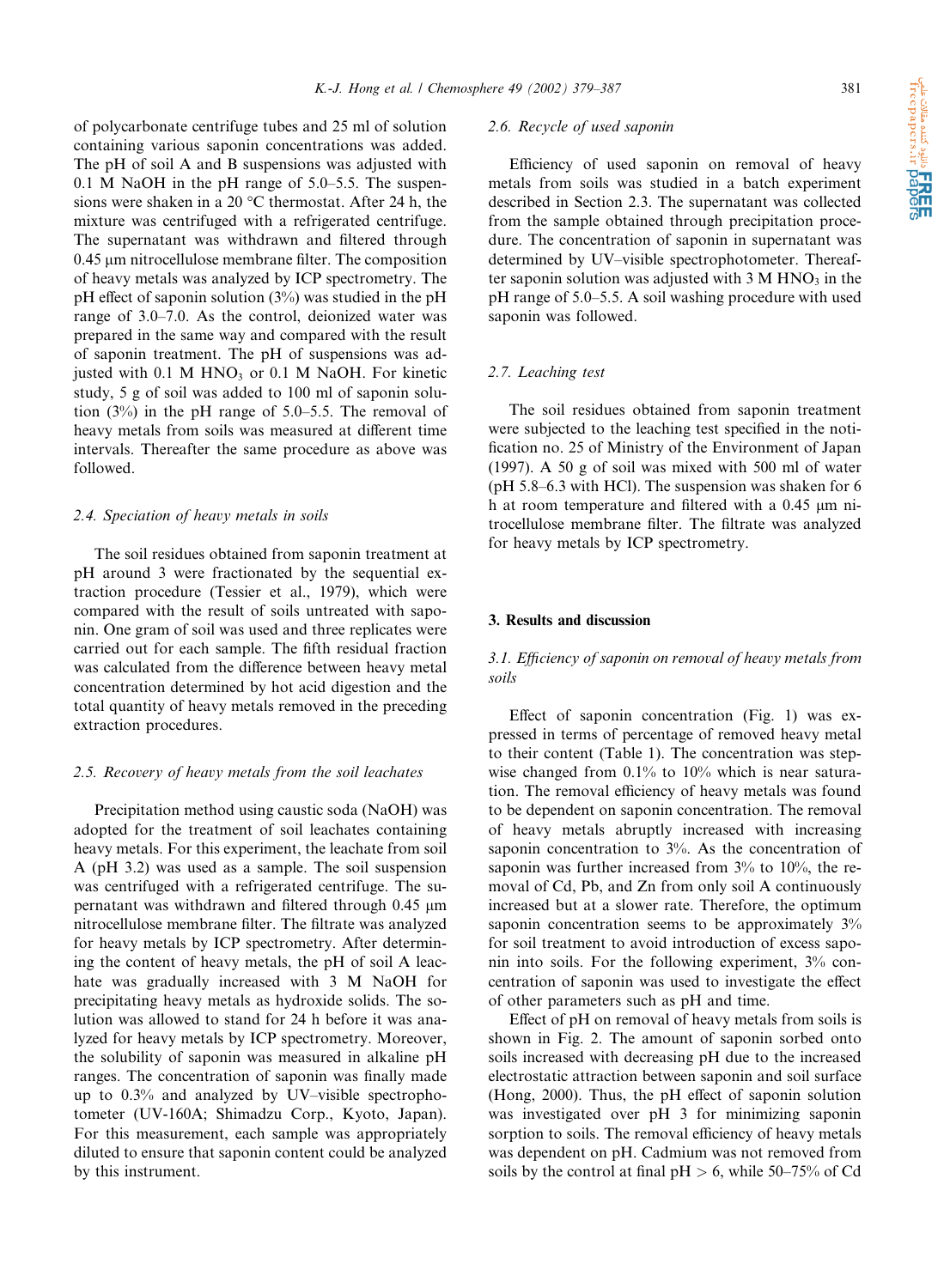

**ا REE**<br>freepapers.ir **paper** 

Fig. 1. Effect of saponin concentration on removal of heavy metals from soils in the pH range of 5.0–5.5 at 20 °C. Each point is the average of duplicate samples ( $\bigcirc$ : soil A,  $\Box$ : soil B,  $\triangle$ : soil C).

being removed by saponin treatment. At final pH 3, 90– 100% of Cd was removed from soils by saponin treatment. The percentage removal of Cu was 42% for soil A, 36% for soil B, and 62% for soil C at final pH 3. For Pb, the percentage removal was 58% for soil C at final pH 3. The percentage removal of Zn was 85–98% for soils at final pH 3. As shown in Fig. 2, the percentage removal of heavy metals significantly decreased at final pH 7. Saponin solution showed weakly acidic nature as the pH value was 4.6. In this study NaOH was added to adjust the pH of saponin solution. Sodium may compete with heavy metals for saponin, thereby leading to Na-saponin complex. In comparison to Cu and Pb, soil treatment with saponin was more effective in removing Cd and Zn from soils. This result was due to the electronegativity of heavy metals. Therefore, the mobility of Cu and Pb was obviously lower than that of Cd and Zn, consistent with its strong chemisorption on clays, oxides, and humus of soils. Saponin was effective for removal of heavy metals from soil C in comparison to soil A and B. High content of organic matter in soil A and B made removal of heavy metals very difficult by its high sorptive capacity.

#### 3.2. Kinetic study

In Fig. 3, the residual concentration of heavy metals in soils was plotted against time. The kinetic experiment indicated that in most cases equilibrium was almost attained within 6 h for maximum removal of heavy metals. Generally comparison of the rate constant gives better understanding for kinetic study. In every case, removal of heavy metals followed a first-order reaction within 30 min, which could be described as below:

$$
log(C_t/C_0) = -(k/2.303)t,
$$
\n(1)

where  $C_t$  = residual concentration of heavy metals in soils (mg g<sup>-1</sup>) at time t,  $C_0 =$  initial concentration of heavy metals in soils (mg g<sup>-1</sup>),  $k =$  rate constant (min<sup>-1</sup>),  $t =$  time (min).

The order of rate constant was  $Zn > Cd > Cu > Pb$ (data not shown). Although the order of Cu and Pb was interchanged, this order was a reverse tendency to that obtained by soil adsorption (Lo et al., 1992). Among the soils, the rate constant of heavy metals was highest in soil C.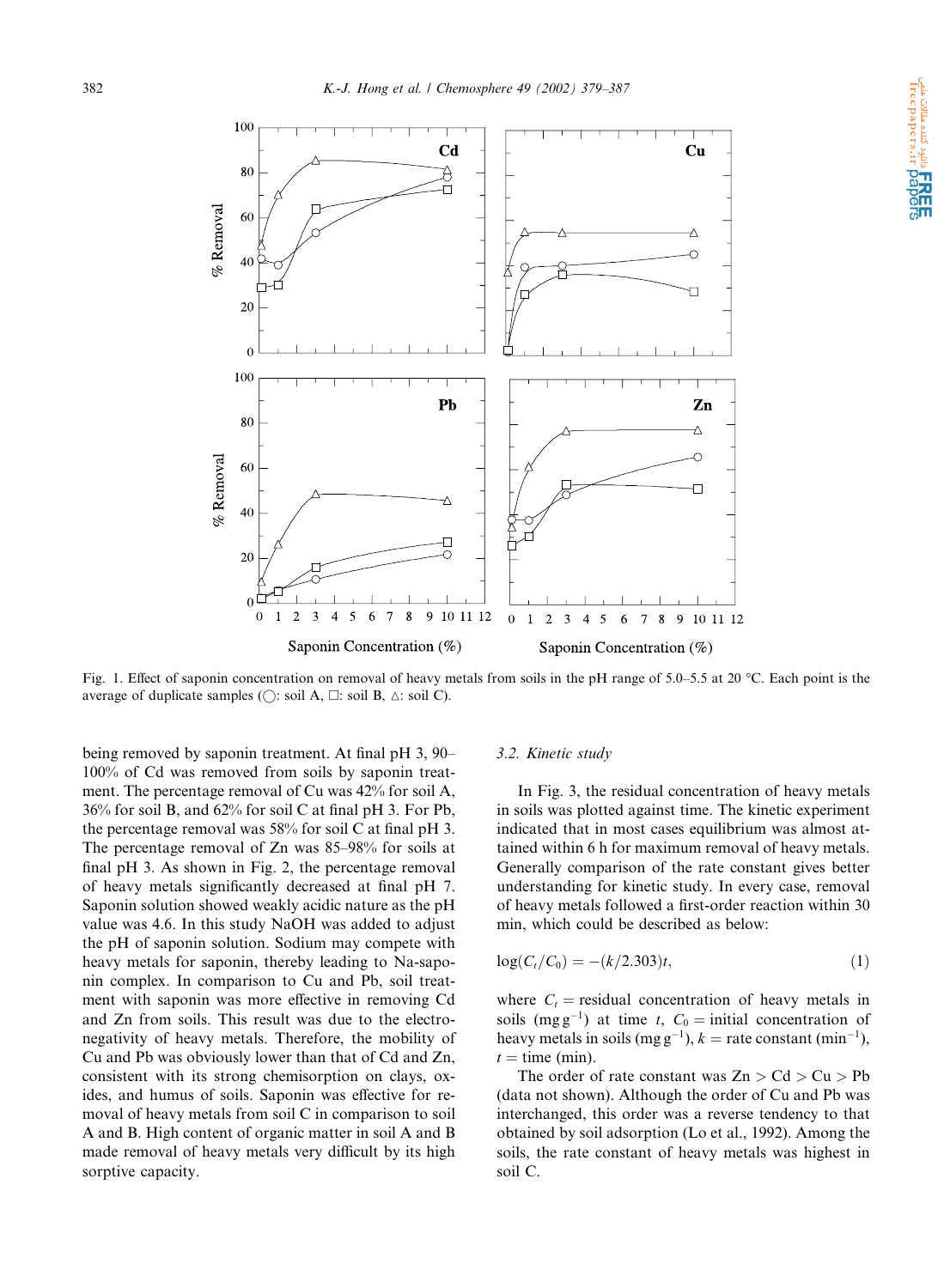

Fig. 2. Effect of pH on removal of heavy metals from soils. Each point is the average of duplicate samples ( $\bullet$ : soil A blank,  $\circ$ : soil A saponin,  $\blacksquare$ : soil B blank,  $\Box$ : soil B saponin,  $\blacktriangle$ : soil C blank,  $\triangle$ : soil C saponin).

### 3.3. Fractionation of heavy metals in soils before and after saponin treatment

The chemical forms of heavy metals in soils can greatly influence their fate in terms of leaching and subsequent transport (Clevenger, 1990). The sequential extraction procedure has been used to evaluate the chemical forms of heavy metals in soils (Yarlagadda et al., 1995). In this study, heavy metals remained in soil residues were separated to several fractions to investigate the effect of saponin on each fraction of heavy metals. The results are presented in Fig. 4, showing the percentage of each fraction of heavy metals in soils. Although the characteristics of soil samples varied substantially, fractionation of heavy metals was similarly distributed among soils. Cadmium in soils was primarily found in exchangeable and carbonate fractions followed by Fe–Mn oxide fraction. The amount of Cd in organic matter fraction was found to be negligible. The exchangeable and carbonate fractions of Cd were almost removed from soils by saponin treatment. Cadmium in exchangeable fraction can be desorbed through

the addition of saponin containing exchangeable secondary cation  $(H^+)$ . As described above, weakly acidic nature of saponin also leads to dissolve the carbonate fraction of Cd. Copper and lead was predominantly found in Fe–Mn oxide fraction followed by carbonate fraction. Zinc was primarily partitioned to carbonate fraction followed by exchangeable fraction. For Cu, Pb, and Zn, the effect of saponin was almost similar to that of Cd. Although Fe–Mn oxide and organic matter fractions were also mobilized by saponin treatment, the removal efficiency was significantly lower than exchangeable and carbonate fractions.

# 3.4. Recovery of heavy metals from the soil leachates after saponin treatment

To separate heavy metals from the soil leachates by alkali treatment, investigation on the solubility of saponin is a very important factor in the alkaline pH ranges. Although the solubility of saponin slightly decreased with decreasing pH, alkali treatment had no influence on the solubility of saponin. Thus, the precipitation

دانلود کننده مقالات علم<mark>ی</mark><br>Treepapers.ir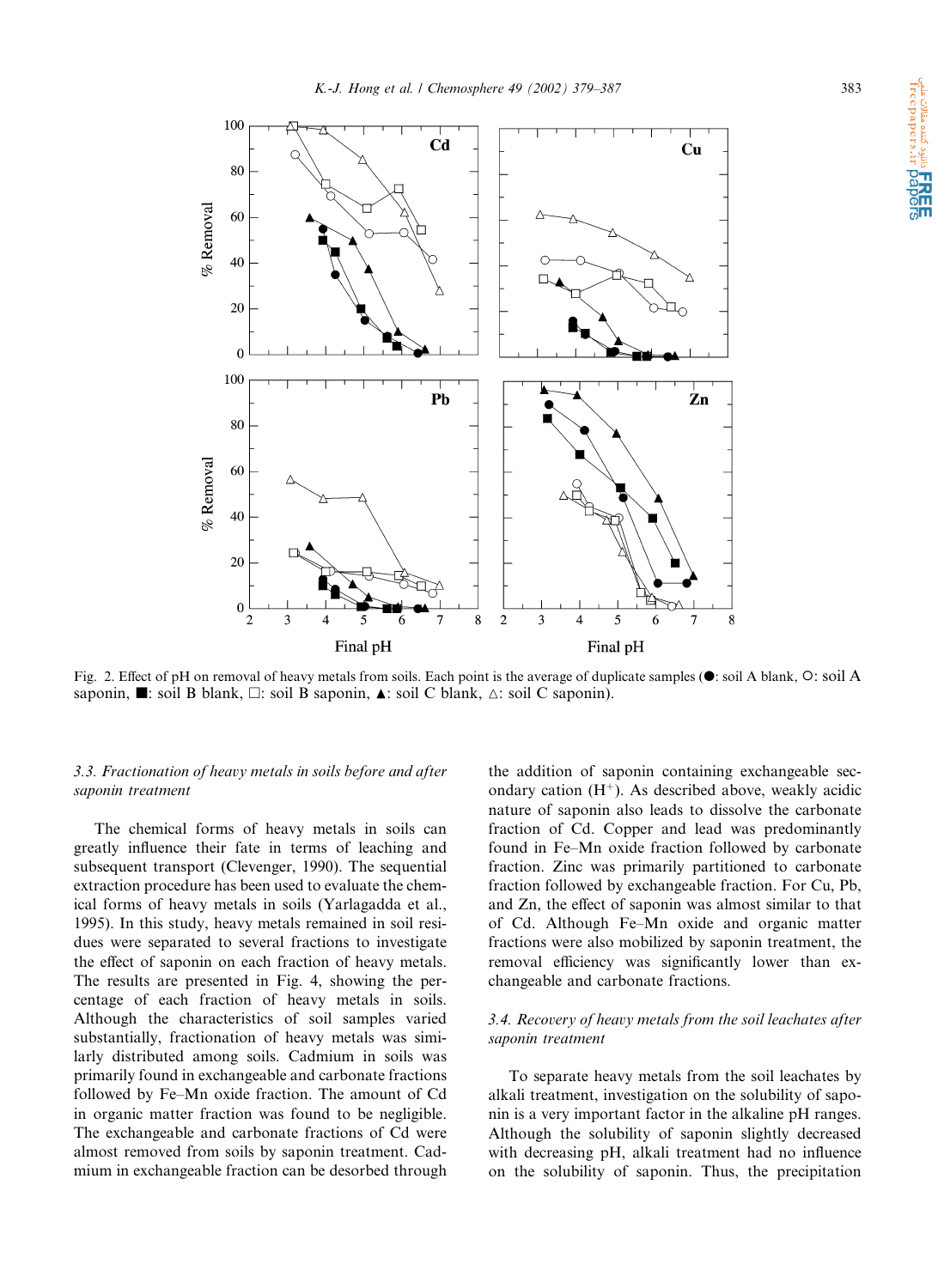

Fig. 3. Kinetics for removal of heavy metals from soils. Each point is the average of duplicate samples (O: soil A,  $\Box$ : soil B,  $\triangle$ : soil C).

method was considered to be useful for recovery of heavy metals from the soil leachates. Before the leachate from soil A was subjected to the subsequent precipitation process, the concentration of heavy metals contained in that was analyzed. Their contents  $(C)$  were 1.30 mg  $l^{-1}$  of Cd, 0.92 mg  $l^{-1}$  of Cu, 1.78 mg  $l^{-1}$  of Pb, and  $0.62 \text{ mg}$ <sup>1-1</sup> of Zn, respectively. Table 2 shows the precipitation ratio of heavy metals from soil A leachate by adding NaOH. Under alkaline pH ranges, heavy metals rapidly decomposed into hydroxide precipitates. The release of heavy metals was completed in less than 10 min at pH 11.6 (data not shown). Precipitation of heavy metals from soil A leachate containing saponin solution occurred at different pH values for each heavy metal. The order of heavy metal precipitation (judging at pH 10.7) was  $Zn > Pb > Cd > Cu$ , reflecting increase in basicity. Due to the amphoteric nature of lead, redissolution of lead compounds occurred at pH 11.6. This illustrates the importance of establishing optimal separation pH for the specific conditions encountered in actual practice. An excessively high pH for precipitation of heavy metals resulted in reduced recovery efficiency as well as greater costs for alkalization. Therefore, the optimal separation pH was considered to be about 10.7 for recovery and cost efficiency.

#### 3.5. Efficiency of used saponin for recycle

Efficiency of used saponin on removal of heavy metals from soils was investigated for the subsequent recycle. The concentration of saponin in soil A leachate was about 2.9%. In other words, 3.7% of initial saponin concentration (3%) used for soil treatment sorbed to soil A. Used saponin was effective for removal of heavy metals from soil A. Due to the sorption of saponin onto soil A, the removal efficiency of used saponin was slightly lower than that of saponin. This result indicated that recovery of used saponin from soil A leachate was accomplished during the precipitation process of heavy metals. As a result, recycle of used saponin is considered to be effective for the subsequent utilization.

## 3.6. Leaching test

Table 3 shows the result of leaching test for soil residues after saponin treatment. The concentrations of heavy metals leached from soils were compared with the guideline values. Only  $0.002$  mg  $l^{-1}$  of Cd dissolved from soil A. For soil B and C, Cd was undetectable level. Copper was detected from 0.005 to 0.027 mg  $l^{-1}$  in soil A and B and undetectable in soil C. The concentration of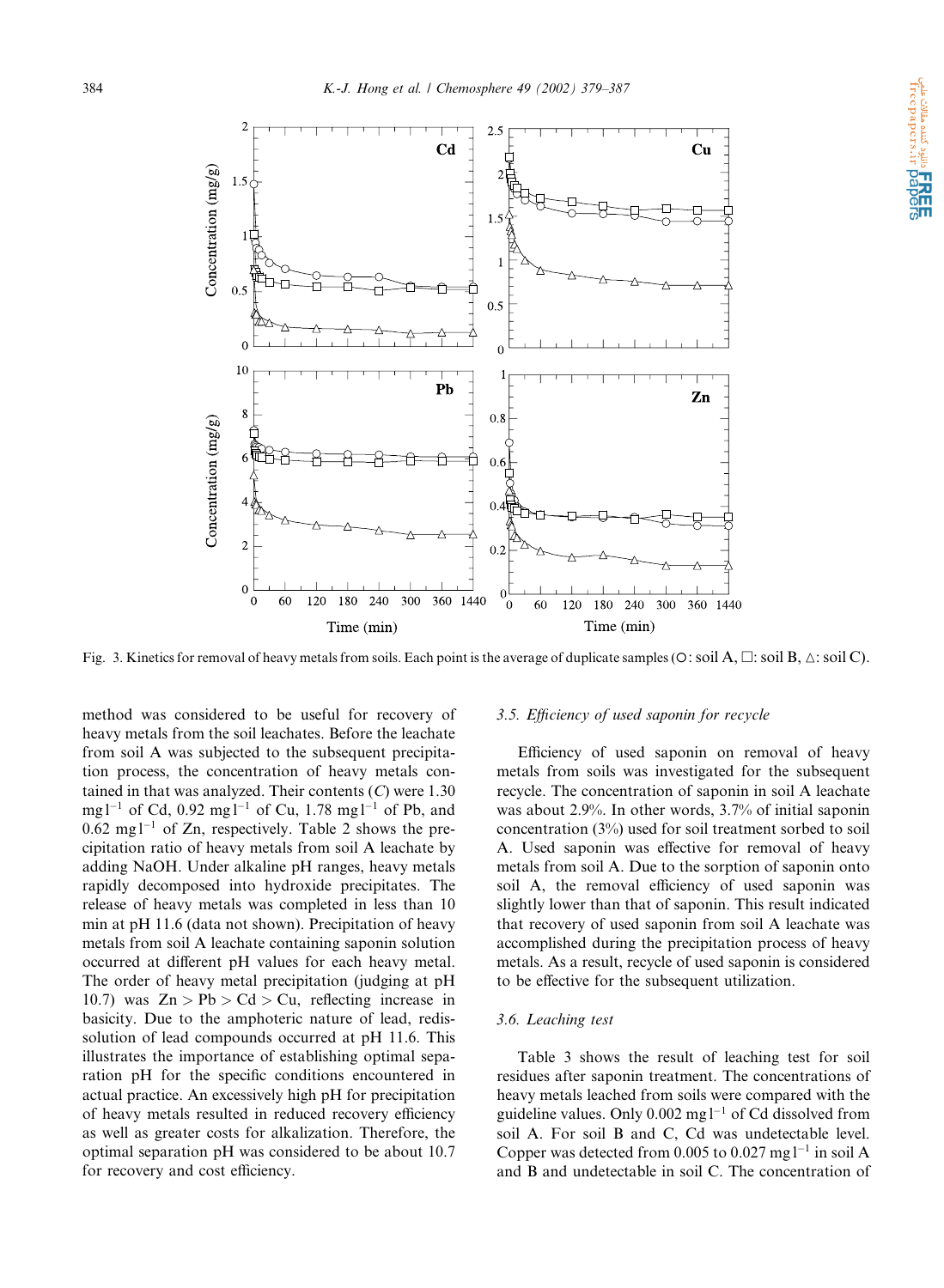

**ا ERE!**<br>freepapers.ir **pape**r

Fig. 4. Fractionation of heavy metals in soils before and after saponin treatment. Each value is the average of duplicate samples (SA: soil A before saponin treatment, SAS: soil A after saponin treatment, SB: soil B before saponin treatment, SBS: soil B after saponin treatment, SC: soil C before saponin treatment, SCS: soil C after saponin treatment, 1: exchangeable, 2: carbonate, 3: Fe–Mn oxide, 4: organic matter, 5: residual).

Pb and Zn leached from soils was undetectable level. As a whole, the concentration of heavy metals leached from the soil residues was much lower than those of the guideline values.

# 4. Conclusions

Utilization of saponin was effective for removal of heavy metals from contaminated soils. The optimum concentration of saponin for soil treatment seemed to be approximately 3% to avoid introduction of excess saponin into soils. The removal of heavy metals from soils increased with decreasing pH of saponin solution.

Practical treatment of soils is desirable in weakly acidic pH ranges because of less impact on the physical and chemical properties of soils. Thus, soil treatment with saponin was considered to be suitable in the pH range of 5.0–5.5. The maximum removal of heavy metals was attained within 6 h in soils. Efficiency of saponin on removal of heavy metals from soils was directly related to the chemical and physical characteristics of soils and speciation of heavy metals in soils. As a result, saponin treatment was most effective in removing the exchangeable and carbonate fractions of heavy metals from soil C. By precipitation method, heavy metals could be successfully recovered from the soil leachates after saponin treatment. The precipitation ratio of heavy metals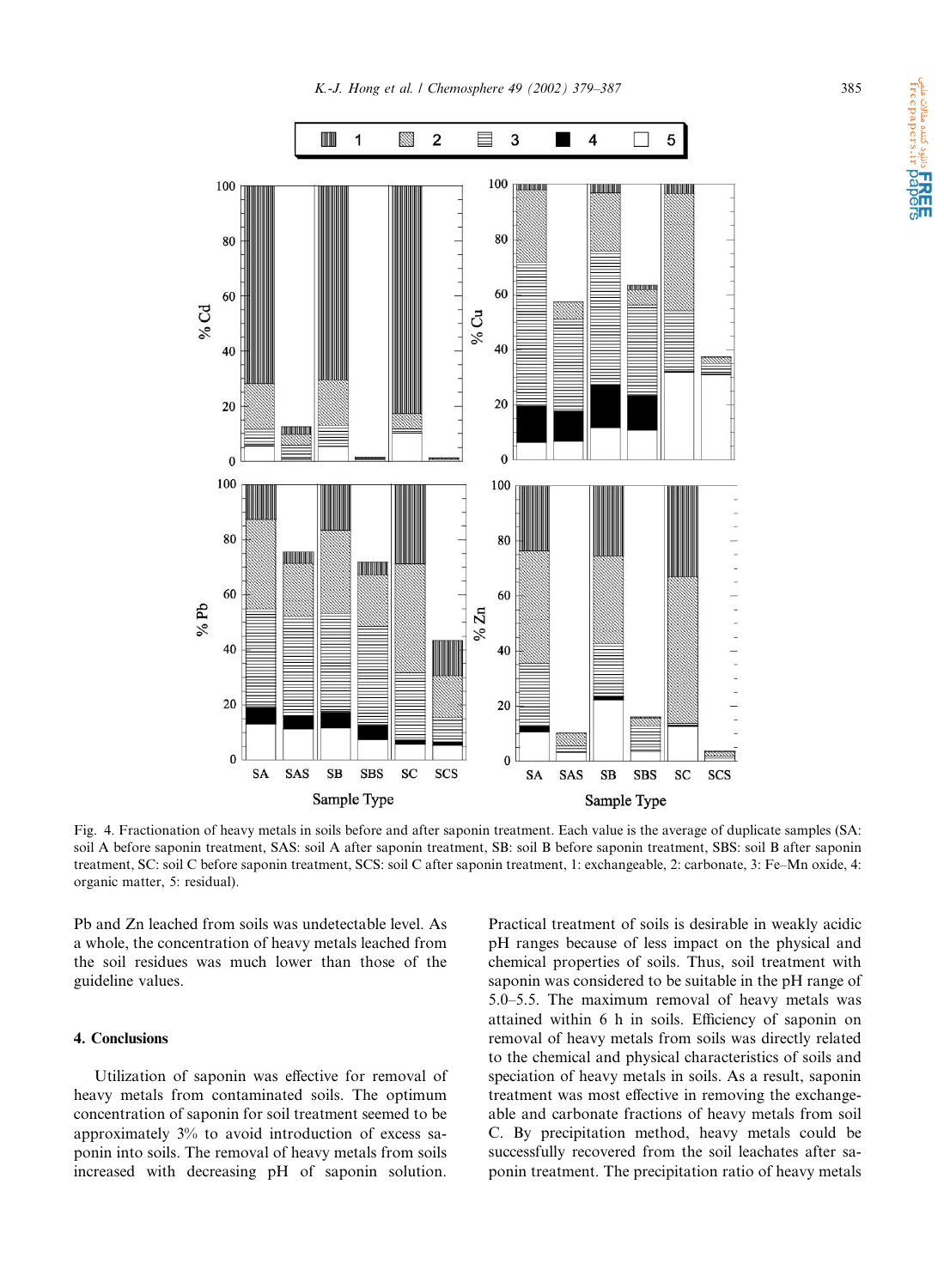|    |              | ٧                |
|----|--------------|------------------|
| ۰. | ۰,<br>$\sim$ | I<br>٠<br>$\sim$ |

| Table 2                                                                   |  |
|---------------------------------------------------------------------------|--|
| Recovery of heavy metals from soil A leachate by adding NaOH <sup>a</sup> |  |

| pH   |                                               | C <sub>d</sub> | Cu                     | Pb         | Zn         |  |
|------|-----------------------------------------------|----------------|------------------------|------------|------------|--|
| 3.2  | $C \, (\text{mg1}^{-1})$                      | 1.30           | 0.92                   | 1.78       | 0.62       |  |
| 7.1  | $C_{\rm a}$ (mg $l^{-1}$ )<br>$C_{\rm p}$ (%) | 1.27<br>2      | 0.88<br>$\overline{4}$ | 1.64<br>8  | 0.60<br>3  |  |
| 9.6  | $C_{\rm a}$ (mg $l^{-1}$ )<br>$C_{\rm p}$ (%) | 0.74<br>43     | 0.62<br>32             | 0.68<br>62 | 0.14<br>78 |  |
| 10.7 | $C_{\rm a}$ (mg $l^{-1}$ )<br>$C_{\rm p}$ (%) | 0.28<br>86     | 0.39<br>80             | 0.18<br>90 | 0.06<br>91 |  |
| 11.6 | $C_{\rm a}$ (mg $l^{-1}$ )<br>$C_{\rm p}$ (%) | 0.13<br>90     | 0.11<br>88             | 0.32<br>82 | 0.04<br>93 |  |

 $C$  (mg l<sup>-1</sup>): initial concentration of heavy metals in soil A leachate.

 $C_a$  (mg l<sup>-1</sup>): concentration of heavy metals in soil A leachate after precipitation process.

 $C_p$  (%): precipitation ratio of heavy metals.

<sup>a</sup> Values are the average of duplicate samples.

| Table 3                                                                                 |  |
|-----------------------------------------------------------------------------------------|--|
| Results of the leaching test for the soil residues after saponin treatment <sup>a</sup> |  |

| Soil                    | Leachate pH | Heavy metals $(mg1^{-1})$ |                                                                             |    |    |
|-------------------------|-------------|---------------------------|-----------------------------------------------------------------------------|----|----|
|                         |             | Cd                        |                                                                             | Pb | Zn |
|                         | 5.1         | 0.002                     | 0.027                                                                       | nd | nd |
|                         | 5.1         | nd                        | 0.005                                                                       | nd | nd |
|                         | 5.0         | nd                        | nd                                                                          | nd | nd |
| Guideline value 5.8–6.3 |             |                           | $0.01$ (1 mg kg <sup>-1</sup> -rice) * (125 mg kg <sup>-1</sup> -soil) 0.01 |    | *  |

Detection limit:  $0.002 \text{ mg} \cdot \text{log} \cdot 0.002 \text{ mg} \cdot \text{log} \cdot \text{log} \cdot 0.03 \text{ mg} \cdot \text{log} \cdot \text{log} \cdot 0.004 \text{ mg} \cdot \text{log} \cdot \text{log} \cdot \text{log} \cdot \text{log} \cdot \text{log} \cdot \text{log} \cdot \text{log} \cdot \text{log} \cdot \text{log} \cdot \text{log} \cdot \text{log} \cdot \text{log} \cdot \text{log} \cdot \text{log} \cdot \text{log} \cdot \text{log} \cdot \text{log} \$ 

(): for agricultural soil.<br><sup>a</sup> Values are the average of duplicate samples.

was 86% of Cd, 80% of Cu, 90% of Pb, and 91% of Zn at pH around 10.7. In addition the recycle of used saponin obtained through precipitation process was effective in removal of heavy metals from soils. The leaching test on the soil residues after saponin treatment showed that soils successfully met the environmental standard of Japan.

# References

- ASTM, 1993. Annual Bookof ASTM Standards, Philadelphia, USA, p. 593.
- Clevenger, T.E., 1990. Use of sequential extraction to evaluate the heavy metals in mining wastes. Water Air Soil Pollut. 50, 241–254.
- Herman, D.C., Artiola, J.F., Miller, R.M., 1995. Removal of cadmium lead and zinc from soil by a rhamnolipid biosurfactant. Environ. Sci. Technol. 29 (9), 2280–2285.
- Hong, K.J., 2000. Application of plant-derived biosurfactant to heavy metal removal from fly ash and soil. Ph.D. Dissertation, Tokyo Institute of Technology, Tokyo, Japan.
- Hong, K.J., Choi, Y.K., Tokunaga, S., Ishigami, Y., Kajiuchi, T., 1998. Removal of cadmium and lead from soil using asecin as a biosurfactant. J. Surfactant Deterg. 2, 247–250.
- Hostettmann, K., Marston, A., 1995. Saponins. Cambridge University Press, Cambridge, England, pp. 1–4.
- Kommalapati, R.R., Roy, D., 1996. Bioenhancement of soil microorganisms in natural surfactant solutions: I Aerobic. J. Environ. Sci. Health A31 (8), 1951–1964.
- Lo, K.S.L., Yang, W.F., Lin, Y.C., 1992. Effects of organic matter on the specific adsorption of heavy metals by soil. Toxicol. Environ. Chem. 34, 139–153.
- Makkar, H.P.S., Becker, K., 1997. Degradation of quillaja saponins by mixed culture of rumen microbes. Lett. Appl. Microbiol. 25, 243–245.
- Ministry of the Environment of Japan, 1997. Environmental Quality Standards for Soil Pollution: Notification no. 25, Tokyo, Japan (in Japanese).
- Morrison, G.M.P., 1983. Urban stormwater pollution: heavy metal studies of natural waters (a review). Research Report 8 of Middlesex Polytechnic Research & Consultancy, Sweden.
- Mulligan, C.N., Yong, R.N., Gibbs, B.F., James, S., Bennett, H.P.J., 1999. Metal removal from contaminated soil and